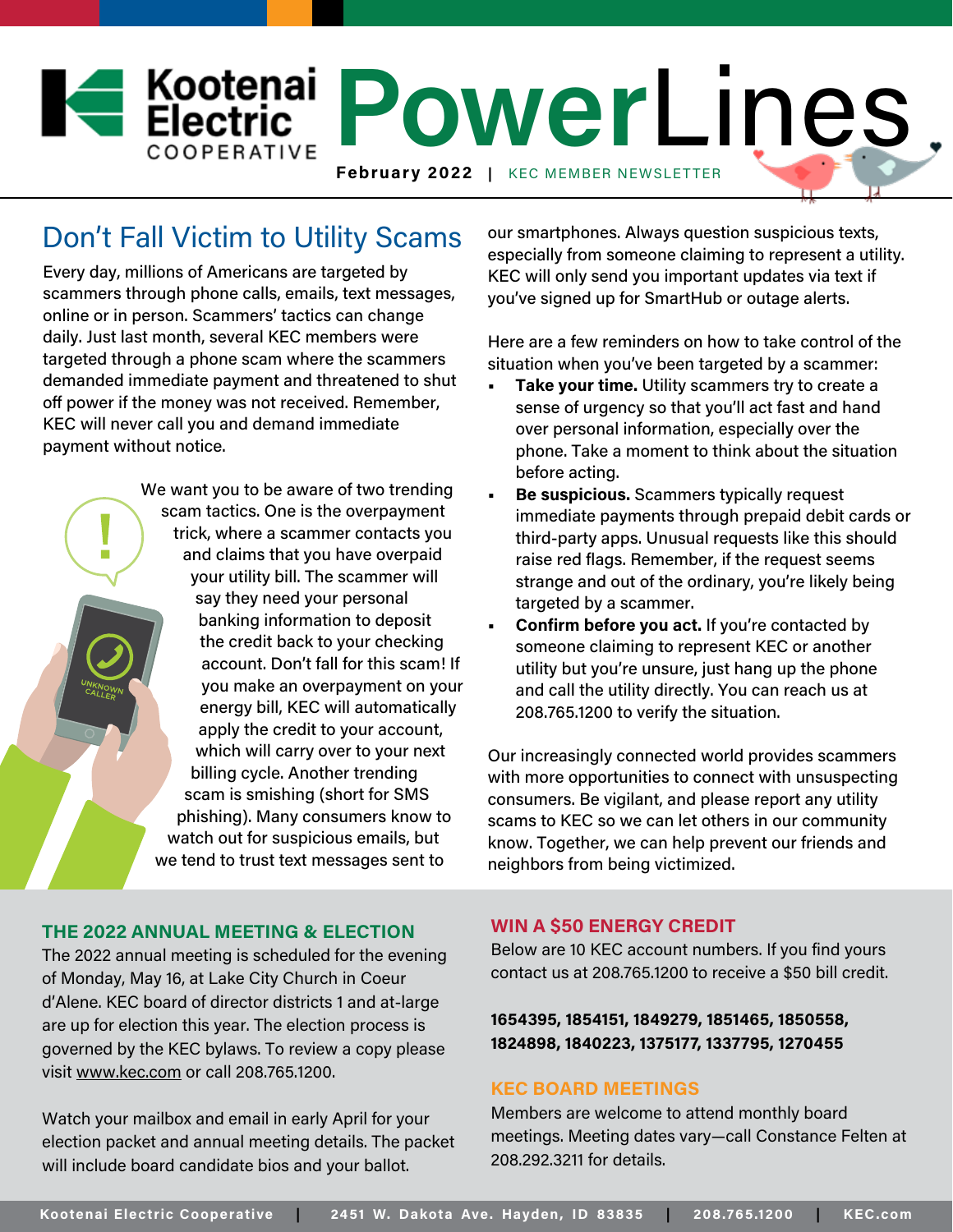# **Employee Spotlight:** Preston Jerome

**Preston Jerome is an Electro Technician and has worked for KEC for 16 years.** 

## **What made you interested in working for KEC? How did you train for work in this field?**

I started out in the telecommunications industry, installing overhead and underground telephone lines. I learned the trade on the job. It was a natural progression to move into the electric utility industry. I was hired at KEC as a temporary groundman and was able to move into a permanent apprentice position. From there I became a journeyman lineman and worked in that role for about 13 years. More recently I was hired as an electro technician.

## **What does a day look like for you as an electro technician at KEC?**

You might be wondering: what is an electro technician? KEC's electro technicians are responsible for the maintenance, repair, testing and installation and removal of equipment such as meters, reclosers, regulators, relays and more. We are also responsible for substation and equipment inspections, power quality investigations and the fabrication, wiring and installation of other specialty equipment.

KEC has three electro technicians, and we work in the engineering department. We are all also journeyman linemen, but have additional training to work as electro technicians. I'm proud to be a part of this team and that our work directly improves member reliability.

# **Tell us about our current facility's electro technician area. What are you looking forward to about the new headquarters?**

We've simply outgrown our current area. Right now, when testing or maintaining equipment, it must be moved to several locations, including outdoors, due to lack of space. This slows down the maintenance of equipment and makes it a real challenge to keep up with the high volume of work associated with the growth in North Idaho. With our new headquarters we will have a larger shop space with an overhead crane to work on different types of equipment simultaneously. This will allow us to safely handle equipment and gain efficiencies.

# **What is the biggest challenge in your job?**

Staying abreast of new and emerging technologies is a big challenge as we upgrade equipment to provide



more reliable service to our members. We have a remarkable team and I enjoy the focus we have on maintenance and installing new specialty equipment to provide dependable power and to meet the needs of future growth.

The cool thing about my job is I also work as an on-call lineman. This allows me to respond to power outages, which is something I enjoy. One day I might be boating across the lake to make repairs and thinking about how the fisherman must be enjoying the day. A few months later I may be chopping through the ice to boat to the same location. There is always something new to troubleshoot and overcome. That's why I love this job and thank God for these opportunities, awesome coworkers and the ability to support my family.

## **What is the best part of your job?**

The best part of my job is it changes day to day, and I enjoy the variety it allows. I enjoy working with members to troubleshoot and repair power quality issues. It's satisfying when issues are resolved. I'm also thankful for the tools and equipment KEC provides the crews to improve outage response times. I remember hiking up Mica Peak numerous times with snowshoes while packing heavy tools, grounds, ropes, wire and climbing gear. Now we have a snow machine to haul equipment and workers in half the time or less.

Since day one at KEC, I have always been proud of how we put the members first. The cooperative upgrades equipment to better serve the members and supports safe work practices. It's great to know that KEC is looking out for the members and employees.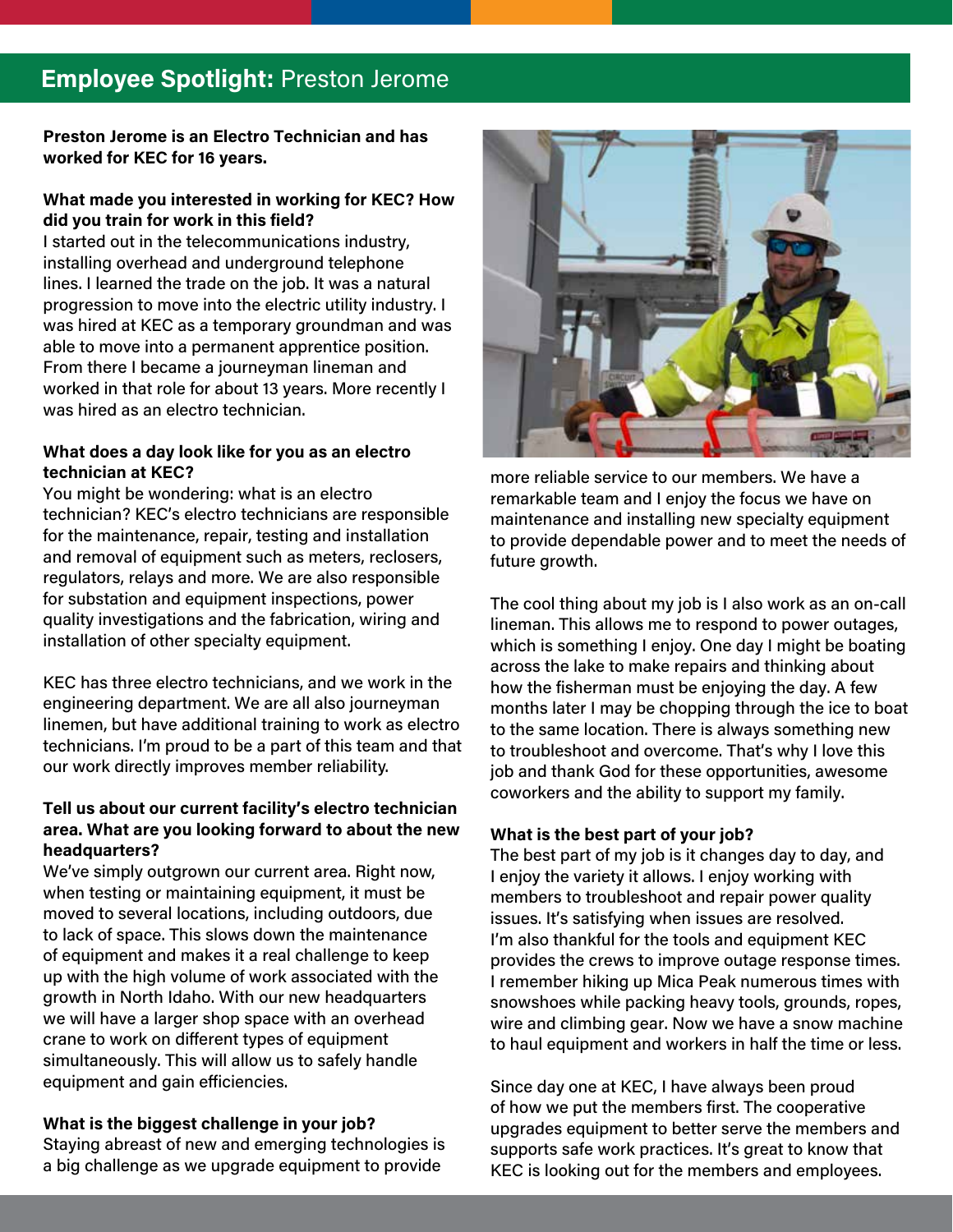# New HQ Update: Electro Technician Shop & Engineering Lab

For the next few months, we plan to provide updates on the new headquarters facility. The KEC team is currently working with our consultants to put the finishing touches on the architectural layout and engineering design. Our goal is to break ground this spring. This month we'd like to feature the electro technician shop and engineering lab.

KEC's current electro technician space isn't large enough to maintain some of the larger equipment we are installing on our system due to increased growth and capacity in our area. The new space is being designed with efficiency and safety in mind, allowing room for an overhead crane to lift large and heavy equipment, such as regulators, switchgear, pad mount transformers and reclosers. This equipment can be removed from its location in the field with a boom truck and moved into the shop with a forklift. From there the trolley crane can move the equipment vertically and horizontally so the electro technicians can safely perform internal inspections, repairs, or get equipment configuration and testing complete for a new project.

In addition, the new electro technician shop space will support KEC's System Inspection and Maintenance program more efficiently as significantly more time is spent focused on inspecting specialty equipment and conducting condition assessments. This program helps ensure our cooperative's infrastructure continues to be well-maintained and service reliability continues to be enhanced.

A new hybrid space, called the engineering lab, will be included in the new headquarters. The lab will be adjacent to the electro technician offices and shop and will be used by the electro technicians and the electrical engineers. In this space, staff will conduct meter testing, configure and test reclosers and regulator controls. New and emerging technologies and KEC's focus on integrating our new supervisory control and data acquisition (SCADA) system means we must have the ability to properly configure and test new devices before they are installed on our system.

The new headquarters will also provide more storage areas for meters, instrument transformers, and specialty equipment parts. Currently, these are stored in several places across KEC's campus, including outdoor temporary storage containers. Equipment will be better organized with more space, providing a more efficient way to handle material, do testing and get it configured and ready for installation.

RATHDRUM, IDAHO